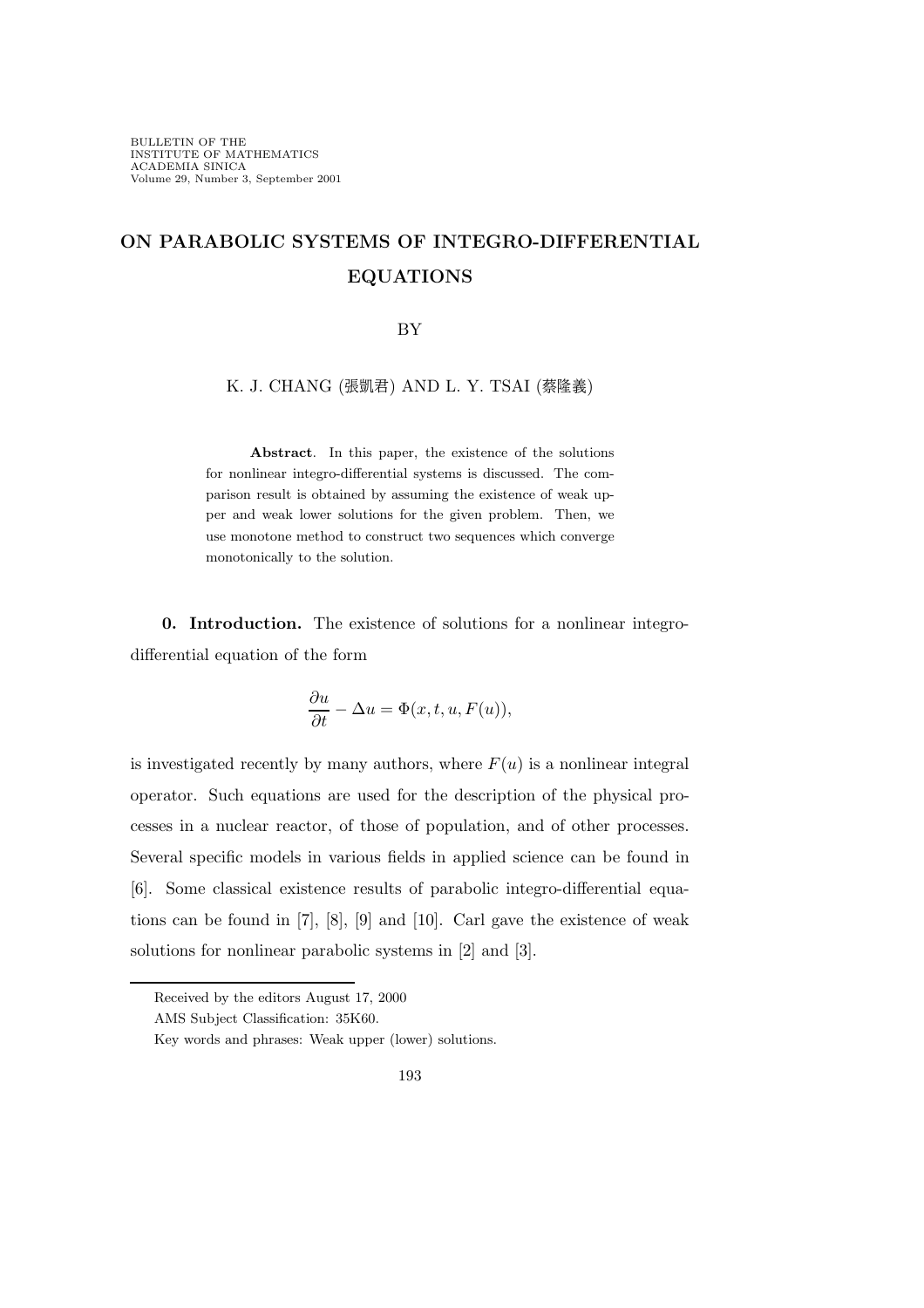In this paper, we shall consider the existence of weak solutions for nonlinear integro-differential equations of the form

$$
\frac{\partial u_k}{\partial t} - L_k u_k = g_k(x, t, u, F(u)),
$$

here  $L_k$  is an uniformly elliptic operator. Constructive monotone-scheme is used. It is organized as follows. In section 1, some preliminaries and notations are stated. In section 2, we give a comparison theorem for weak upper and weak lower solution. By using such a comparison result and monotone method, we establish an existence and uniqueness result for a single parabolic integro-differential equation. In section 3, we shall follow the same framework of section 2 to discuss the existence and uniqueness of weak solution for a system of parabolic integro-differential equations. These results extend the result of [3] to the more general systems.

**1. Preliminaries.** Let  $\Omega$  be a bounded domain in  $R^N$  with a regular boundary  $\partial\Omega$ . Let  $Q_T = (0,T) \times \Omega$  and  $\Gamma_T = (0,T) \times \partial\Omega$  where  $T > 0$ . Let  $V = L^2(0,T;W^{1,2}(\Omega))$  and  $V^* = L^2(0,T;(W^{1,2}(\Omega))^*)$ , where  $W^{1,2}(\Omega) = \{h | h \in L^2(\Omega), \frac{\partial h}{\partial x_i} \in L^2(\Omega)\}\$ is the Sobolev space with its dual  $(W^{1,2}(\Omega))^*$ . We consider the solutions in the space  $W = \{h | h \in V,$  $\frac{\partial h}{\partial t} \in V^*$  (see [5]), where  $\frac{\partial}{\partial t}$  denotes the distributional derivative in  $V^*$ . The spaces  $V, V^*$  and  $W$  are Banach spaces equipped with the norms  $||h||_V^2 = \int_0^T ||h(\cdot,t)||_{W^{1,2}(\Omega)}^2 dt$ ,  $||h||_{V^*}^2 = \int_0^T ||h(\cdot,t)||_{(W^{1,2}(\Omega))^*}^2 dt$ , and  $||h||_W^2 =$  $||h||_V^2 + ||\frac{\partial h}{\partial t}||_{V^*}^2$  respectively. Denote  $W_0$ ,  $V_0$ , and  $V_0^*$  the corresponding spaces if the Sovolev space  $W^{1,2}(\Omega)$  in the definitions of W, V, and  $V^*$  is replaced by its subspace  $W_0^{1,2}$  $0^{1,2}(\Omega)$ , which is the space of all functions of  $W^{1,2}(\Omega)$  with zero traces on  $\partial\Omega$  ([1]).

Let B be a Banach space, we denote  $B^n = B \times \cdots \times B$  by the ndimensional Cartesian product of B, which is again a Banach space equipped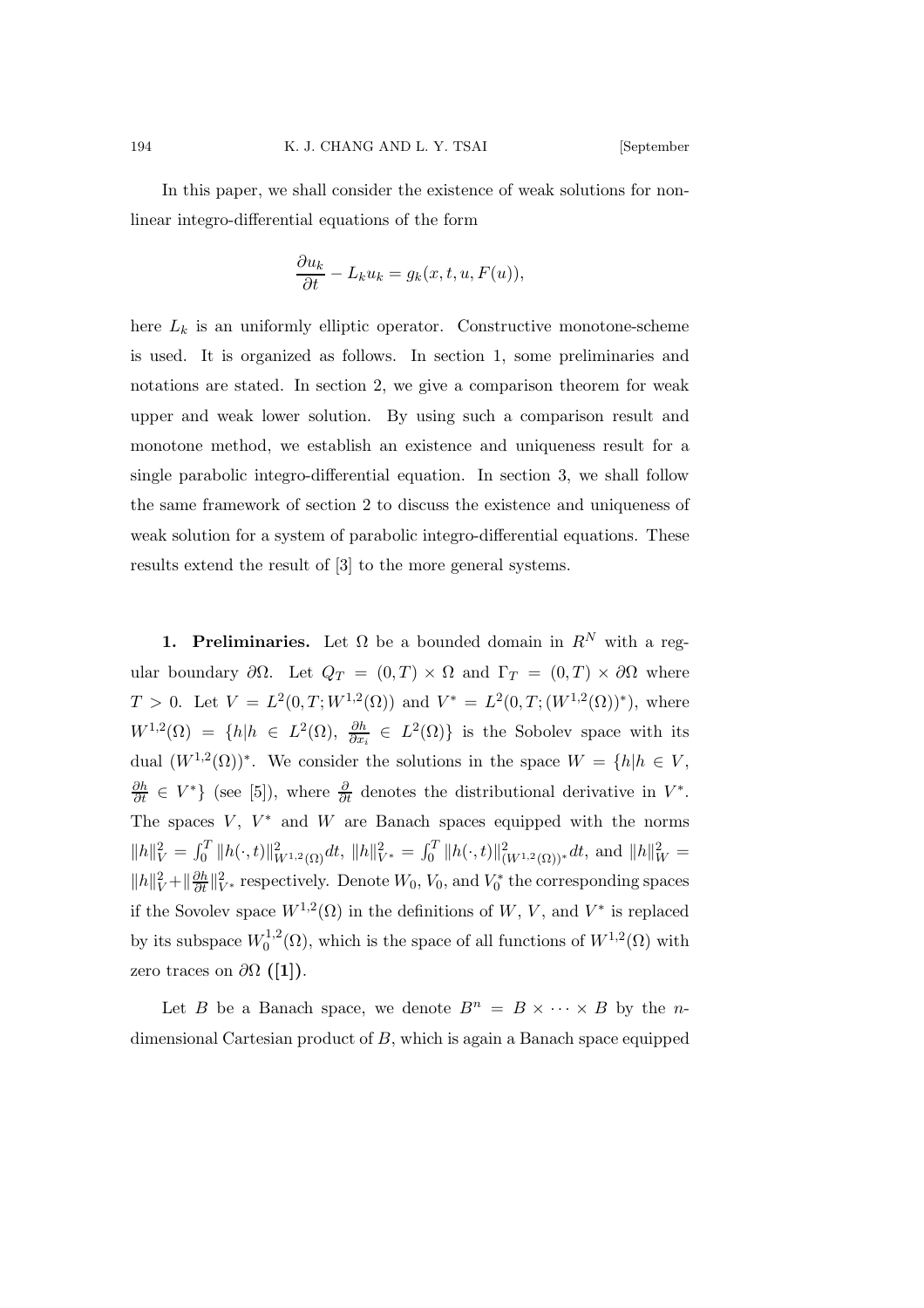with the norm  $||(u_1,\ldots,u_n)||_{B^n} = \sum_{i=1}^n ||u_i||_B$ . Hence  $W^n$  and  $W_0^n$  are understood. Denote  $L$  and  $L_k$  the differential operators of the divergence form

$$
L = \sum_{i,j=1}^{N} \frac{\partial}{\partial x_i} \left( a_{ij}(x,t) \frac{\partial}{\partial x_j} \right) - \sum_{i=1}^{N} b_i(x,t) \frac{\partial}{\partial x_i}
$$
  

$$
L_k = \sum_{i,j=1}^{N} \frac{\partial}{\partial x_i} \left( a_{ij}^k(x,t) \frac{\partial}{\partial x_j} \right) - \sum_{i=1}^{N} b_i^k(x,t) \frac{\partial}{\partial x_i}
$$

and

For a vector  $u \in R^n$ , we denote  $[u]_k = (u_1, ..., u_{k-1}, u_{k+1}, ..., u_n)$ . And for any  $n \times n$  matrix  $M = (M_{ij}), i, j = 1, \ldots, n$ , denote  $[M]_k =$  $(M_{k,1},\ldots,M_{k,k-1},M_{k,k+1},\ldots,M_{k,n}) \in R^{n-1}$  for each  $k=1,2,\ldots,n$ .

In order to prove the existence theorem for nonlinear problem, we need an existence and uniqueness result for linear coupled systems of the form

(1.1) 
$$
\frac{\partial u_k}{\partial t} - L_k u_k + \sum_{\ell=1}^n P_{k\ell} u_\ell = \Phi_k \text{ in } Q_T
$$

$$
u(x, 0) = \varphi(x) \text{ in } \Omega
$$

$$
u = 0 \text{ on } \Gamma_T
$$

where  $\Phi_k \in V_0^*$  and  $\varphi_k \in L^2(\Omega)$ ,  $1 \leq k \leq n$ .

**Lemma 1.1.** ([5]): If each  $L_k$  is uniformly elliptic in  $Q_T$  and  $a_{ij}^k$ ,  $b_i^k$ , and  $P_{kj}$  are real bounded measurable in  $Q_T$ ,  $1 \le i,j \le N, 1 \le k \le n$ , then there exists a unique solution  $u \in W^n$  of  $(1.1)$  such that  $||u||_{W^n}^2 \leq$  $c(\|\varphi\|_{(L^2(\Omega))^n}^2 + \|\Phi\|_{(V_0^*)^n}^2)$ . In particular, if  $\Phi_k \in L^2(Q_T)$ , then

$$
||u||_{W^n}^2 \le c(||\varphi||_{(L^2(\Omega))^n}^2 + ||\Phi||_{(L^2(Q_T))^n}^2).
$$

since  $L^2(Q_T)$  is continuously embedded in  $V_0^*$ .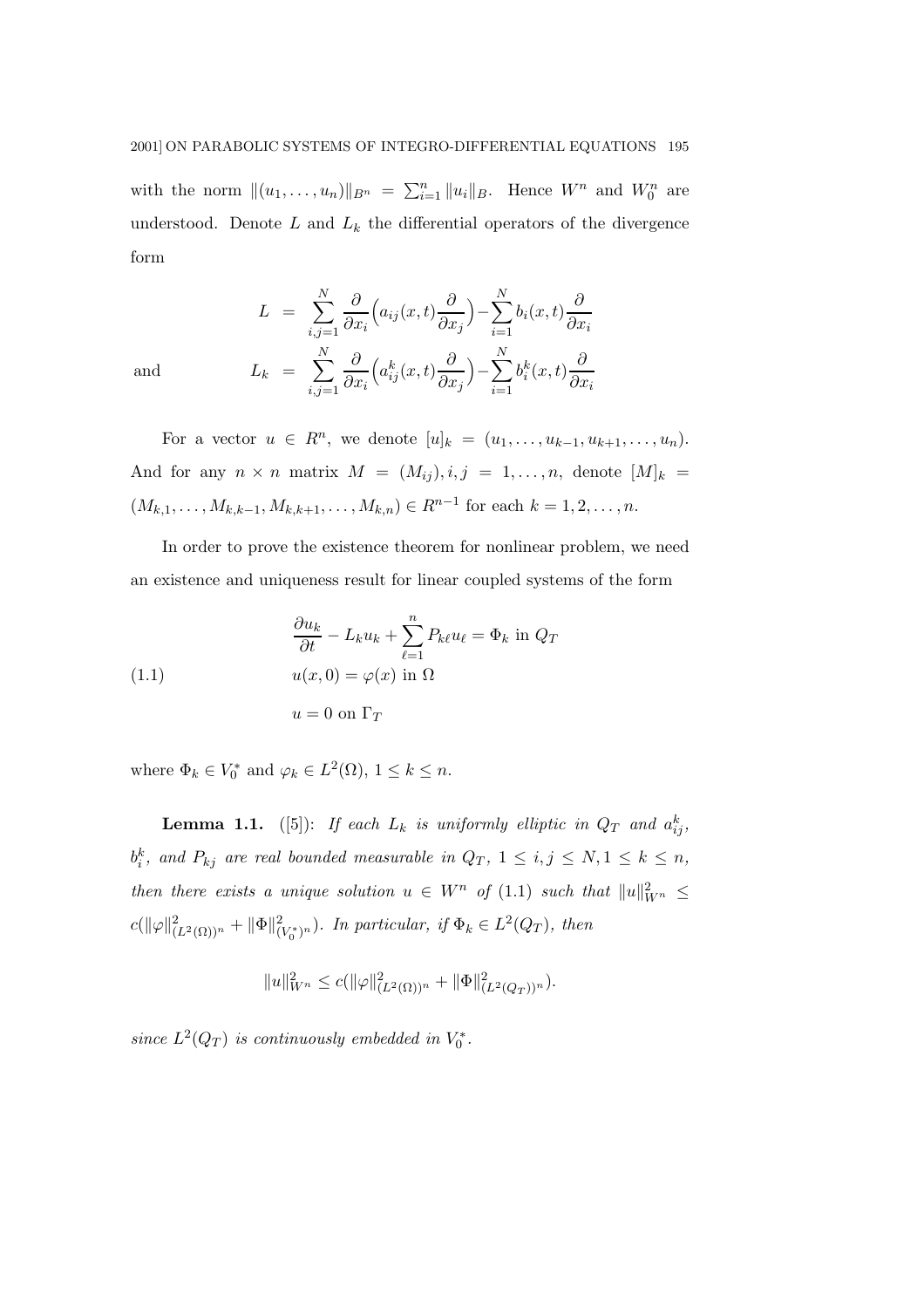2. Existence for a single equation. In this section, we shall consider the nonlinear initial-boundary-value problem of the form

(2.1) 
$$
\frac{\partial u}{\partial t} - Lu = g(x, t, u, F(u)) \text{ in } Q_T
$$

$$
u(x, 0) = \varphi(x) \text{ in } \Omega
$$

$$
u(x, t) = 0 \text{ on } \Gamma_T
$$

where  $u \in R^1$ , and F is an integral operator. Assume that L is uniformly elliptic in  $Q_T$ , and that the coefficents  $a_{ij}$  and  $b_i$  are real bounded measurable in  $Q_T$ , and that  $\varphi \in L^2(\Omega)$ . Denote the order interval  $[u, v]$  in  $L^2(Q_T)$  by

$$
[u, v] = \{ z \in L^2(Q_T) | u \le z \le v \text{ a.e. in } Q_T \}.
$$

Let

$$
\ell(h,\chi) = \int_{Q_T} \Big( \sum_{i,j=1}^N a_{ij} \frac{\partial h}{\partial x_j} \frac{\partial \chi}{\partial x_i} + \sum_{i=1}^N b_i \frac{\partial h}{\partial x_i} \chi \Big) dx dt
$$

**Definition.** A function  $u: Q_T \longrightarrow R^1$  of  $W_0$  is called a weak solution of (2.1) if the following conditions are fulfilled:

(i)  $u(x, 0) = \varphi(x)$  in the sense that  $\lim_{t \to 0} ||u(\cdot, t) - \varphi||_2 = 0.$ 

(ii) 
$$
\langle \frac{\partial u}{\partial t}, \chi \rangle + \ell(u, \chi) = \int_{Q_T} g(x, t, u, F(u)) \chi dx dt
$$
 for all  $\chi \in V_0$ .

Here  $\langle \cdot, \cdot \rangle$  denote the scalar product of elements from  $V^*$  and V.

We impose the following hypotheses which will be used later.

(A0) there exist  $\phi$  and  $\psi \in W$  such that

(2.2) 
$$
\begin{aligned}\n\frac{\partial \phi}{\partial t} - L\phi &\ge g(x, t, \phi, F(\phi)) \text{ in } Q_T \\
\phi(x, 0) &\ge \varphi(x), \quad x \in \Omega\n\end{aligned}
$$

$$
\phi \ge 0 \text{ on } \Gamma_T
$$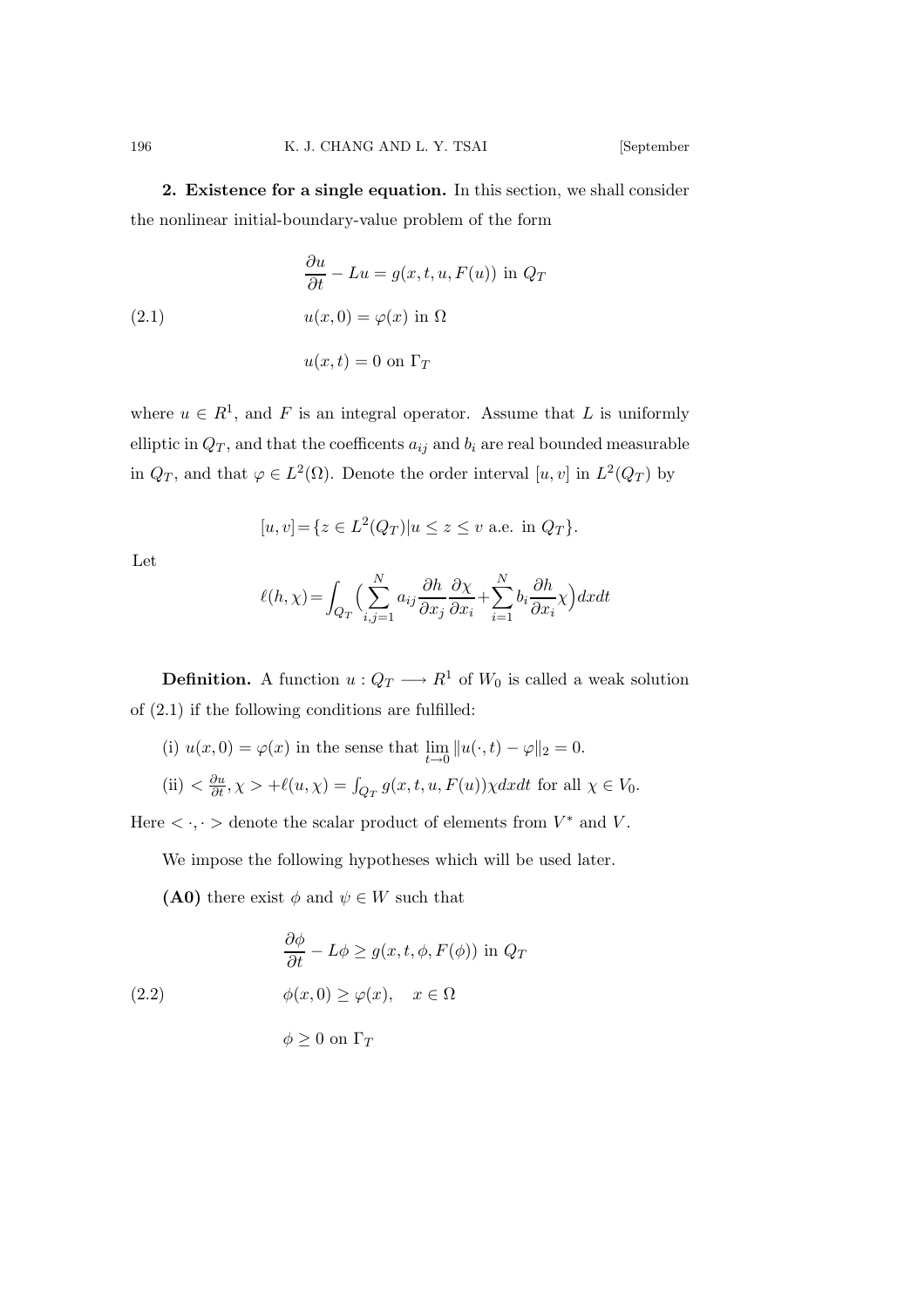and

(2.3) 
$$
\begin{aligned}\n\frac{\partial \psi}{\partial t} - L\psi &\le g(x, t, \psi, F(\psi)) \text{ in } Q_T \\
\psi(x, 0) &\le \varphi(x), \quad x \in \Omega \\
\psi &\le 0 \text{ on } \Gamma_T\n\end{aligned}
$$

Note that (2.2) and (2.3) will be understood in the weak sense. And  $\phi$ and  $\psi$  are called weak upper and weak lower solution of  $(2.1)$  respectively.

(A1)  $g(x,t,u,\eta): Q_T \times R \times R \to R$  is of Caratheodory type and there is a positive constant  $\gamma$  such that

$$
|g(\cdot,\cdot,u,\eta_1)-g(\cdot,\cdot,v,\eta_2)|\leq \gamma[|u-v|+|\eta_1-\eta_2|] \quad \text{for } u,v,\eta_1,\eta_2\in R.
$$

(A2)  $g(x,t,u,\eta)$  is monotone nondecreasing with respect to  $\eta$  for each  $(x,t) \in Q_T$  and  $u \in R$ .

(A3) F is Lipschitz continuous on  $L^2(Q^+)$ , that is, there exists a positive constant  $\delta > 0$  such that  $||F(u) - F(v)||_2 \leq \delta ||u - v||_2$  for  $u, v \in L^2(Q^+),$ where  $Q^+ = \{(x, t) \in L^2(Q_T) | u(x, t) \ge v(x, t) \text{ a.e. in } Q_T\}.$ 

(A4) F is monotone nondecreasing in u, i.e.,  $u \leq v$  in  $Q_T$  implies  $F(u) \leq F(v)$  in  $Q_T$ .

**Theorem 2.1.** (comparison): Let  $(A0)$ ,  $(A1)$  and  $(A3)$  be satisfied for a pair of functions  $\phi, \psi \in W$  with respect to the order interval  $I = \text{inf}(\phi, \psi)$ ,  $\sup(\phi, \psi)$ ]. Then  $\psi \leq \phi$  a.e. in  $Q_T$ .

*Proof.* Due to hypothesis (A0), the functions  $\phi$  and  $\psi$  fulfill inequalities (2.2) and (2.3), respectively, in the weak sense. Hence we have

$$
\langle \frac{\partial \phi}{\partial t}, \chi \rangle + \ell(\phi, \chi) \ge \int_{Q_T} g(x, t, \phi, F(\phi)) \chi dx dt
$$
  

$$
\langle \frac{\partial \psi}{\partial t}, \chi \rangle + \ell(\psi, \chi) \le \int_{Q_T} g(x, t, \psi, F(\psi)) \chi dx dt
$$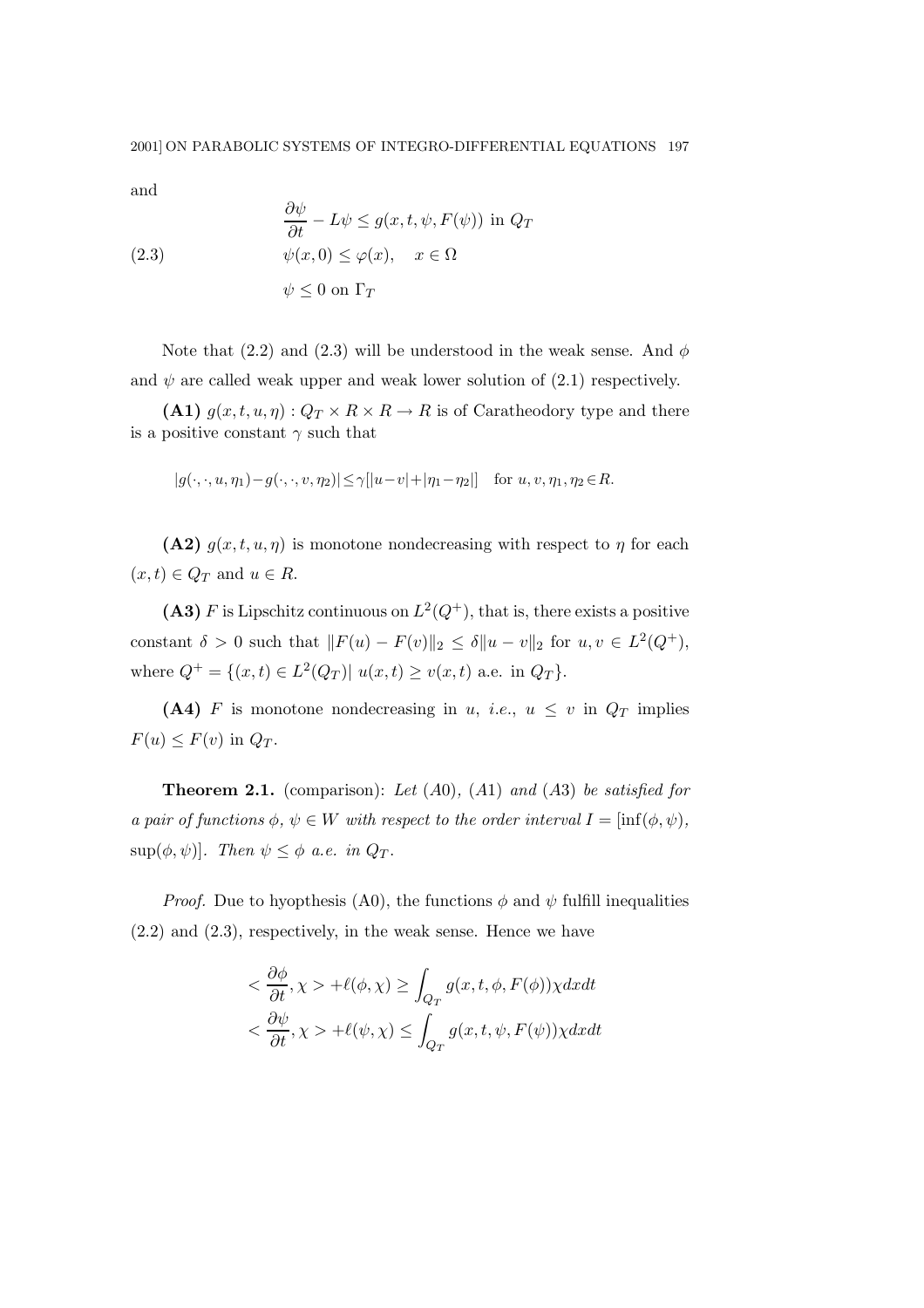for all test functions  $\chi\in V_0, \chi\geq 0$  and

$$
\psi(x,0) \le \varphi(x) \le \phi(x,0), \quad x \in \Omega
$$
  

$$
\psi(x,t) \le 0 \le \phi(x,t) \text{ on } \Gamma_T
$$

Let  $w = \psi - \phi$  in  $Q_T$ . Then

$$
(2.4)\langle \frac{\partial w}{\partial t}, \chi \rangle + \ell(w, \chi) \le \int_{Q_T} [g(x, t, \psi, F(\psi)) - g(x, t, \phi, F(\phi))] \chi dx dt,
$$

and

(2.5) 
$$
w(x,t) \leq 0 \quad \text{on} \quad \Gamma_T \cup (\Omega \times \{0\}).
$$

Let  $w^+ = \max_{Q_T}(w, 0)$ . It is clear that  $w^+ \in V_0$  and  $w^+ \geq 0$  in  $Q_T$ . Put  $\chi = w^+$  in (1.4) and we see that by (2.5)

(2.6) 
$$
\langle \frac{\partial w}{\partial t}, w^+ \rangle = \frac{1}{2} \int_{\Omega} [w^+(\cdot, T)]^2 dx
$$

and that, from [2], we get

(2.7) 
$$
\ell(w, w^+) = \ell(w^+, w^+),
$$

Let  $Q^+ = \{(x,t) \in Q_T | \psi(x,t) \geq \phi(x,t)\}$ . By using (A1), Hölder inequality, and (A3), we have

$$
\int_{Q_T} [g(x, t, \psi, F(\psi)) - g(x, t, \phi, F(\phi))]w^+ dxdt
$$
\n
$$
\leq \int_{Q_T} \gamma [\psi - \phi] + |F(\psi) - F(\phi)||w^+ dxdt
$$
\n
$$
\leq \gamma \int_{Q_T} (w^+)^2 dxdt + \gamma \int_{Q_T} (F(\psi) - F(\phi))w^+ dxdt
$$
\n
$$
\leq \gamma \int_{Q_T} (w^+)^2 dxdt + \gamma [(\int_{Q^+} |F(\psi) - F(\phi)|)^2 dxdt)^{1/2}]
$$
\n
$$
\leq \gamma (1 + \delta) \int_{Q_T} (w^+)^2 dxdt
$$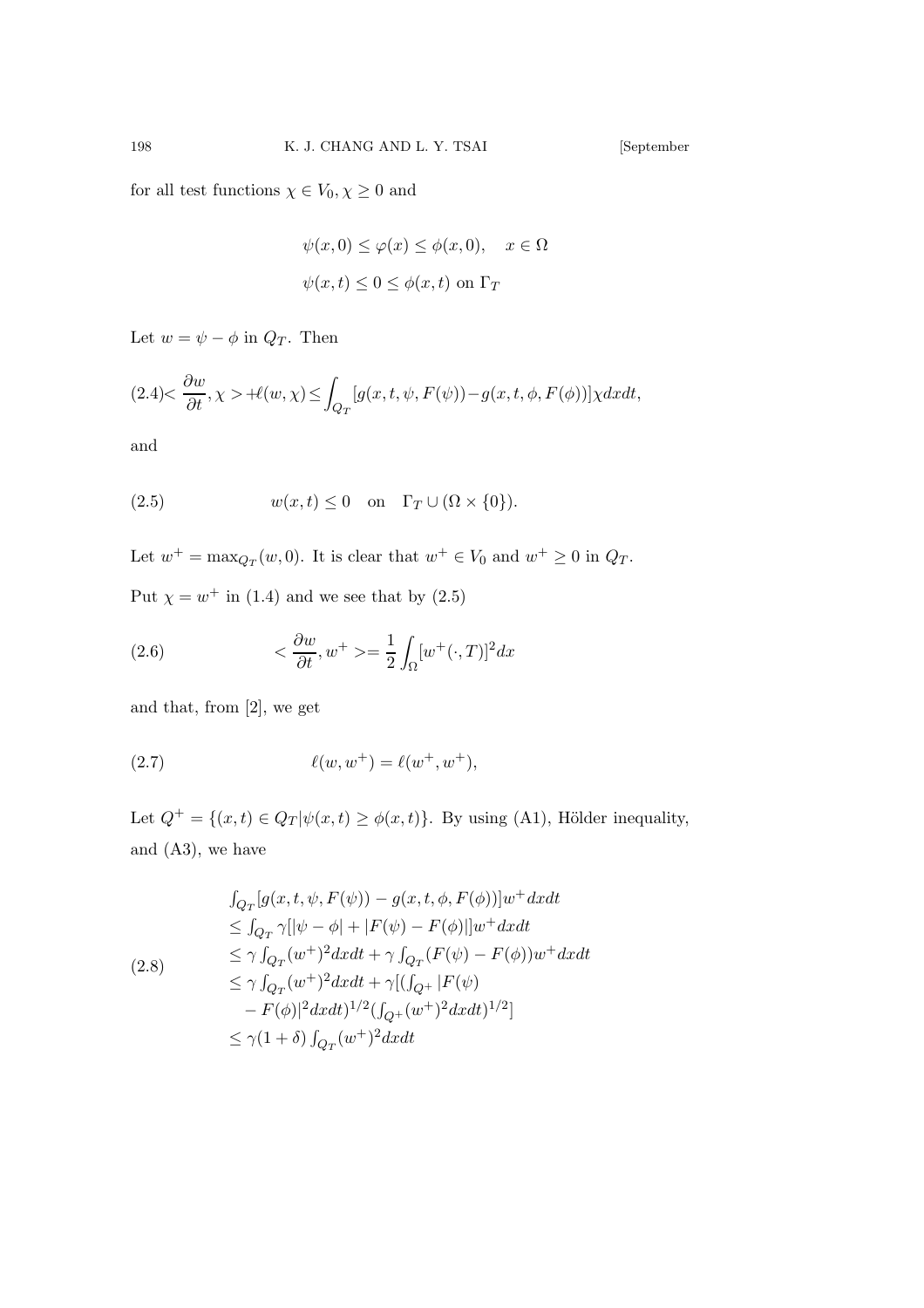With  $(2.6)$ ,  $(2.7)$  and  $(2.8)$ , we get the inequality

$$
(2.9) \quad \frac{1}{2} \int_{\Omega} (w^+(\cdot,T))^2 dx + \ell(w^+,w^+) \le \gamma (1+\delta) \int_{Q_T} (w^+)^2 dx dt
$$

By ellipticity and Hölder inequality, we can choose sufficiently large  $\lambda > 0$ so that

$$
\ell(w^+, w^+) + \lambda \int_{Q_T} (w^+)^2 dx dt \ge 0.
$$

Hence from (2.9), we obtain

(2.10) 
$$
\int_{\Omega} (w^+(\cdot,T))^2 dx \leq c \int_{Q_T} (w^+)^2 dx dt,
$$

where  $c = 2[\lambda + \gamma(1 + \delta)].$ 

Let  $y(s) = \int_{Q_s}(w^+)^2 dx dt$ ,  $0 \le s \le T$ . Then by (2.10), we have

$$
\frac{dy}{ds}(T) \le cy(T),
$$

where  $y(0) = 0$  and  $y(T) \ge 0$ . Thus  $y(T) = 0$ . This means  $w^+ = 0$  a.e. in  $Q_T$  which follows that  $\psi \leq \phi$  a.e. in  $Q_T$ .

**Corollary 2.2.** Let  $c(x,t)$  be a real bounded measurable function in  $Q_T$ . Instead of replacing L by  $L_c = L - c$  in Theorem 2.1, we obtain the same comparison result.

proof. Let  $\ell_c(h, \chi) = \int_{Q_T} (\sum_{i,j=1}^N a_{ij} \frac{\partial h}{\partial x_j}$  $\partial x_j$  $\partial \chi$  $\frac{\partial \chi}{\partial x_i} + \sum_{i=1}^N b_i \frac{\partial h}{\partial x_i}$  $\frac{\partial h}{\partial x_i}\chi + ch\chi$ ) dxdt. We then have  $\ell_c(w, w^+) = \ell_c(w^+, w^+)$ . By following the same argument as in the proof of Theorem 2.1, we get the conclusion.

Now we shall use monotone scheme to construct the solution of (2.1) by using lemma.1.1.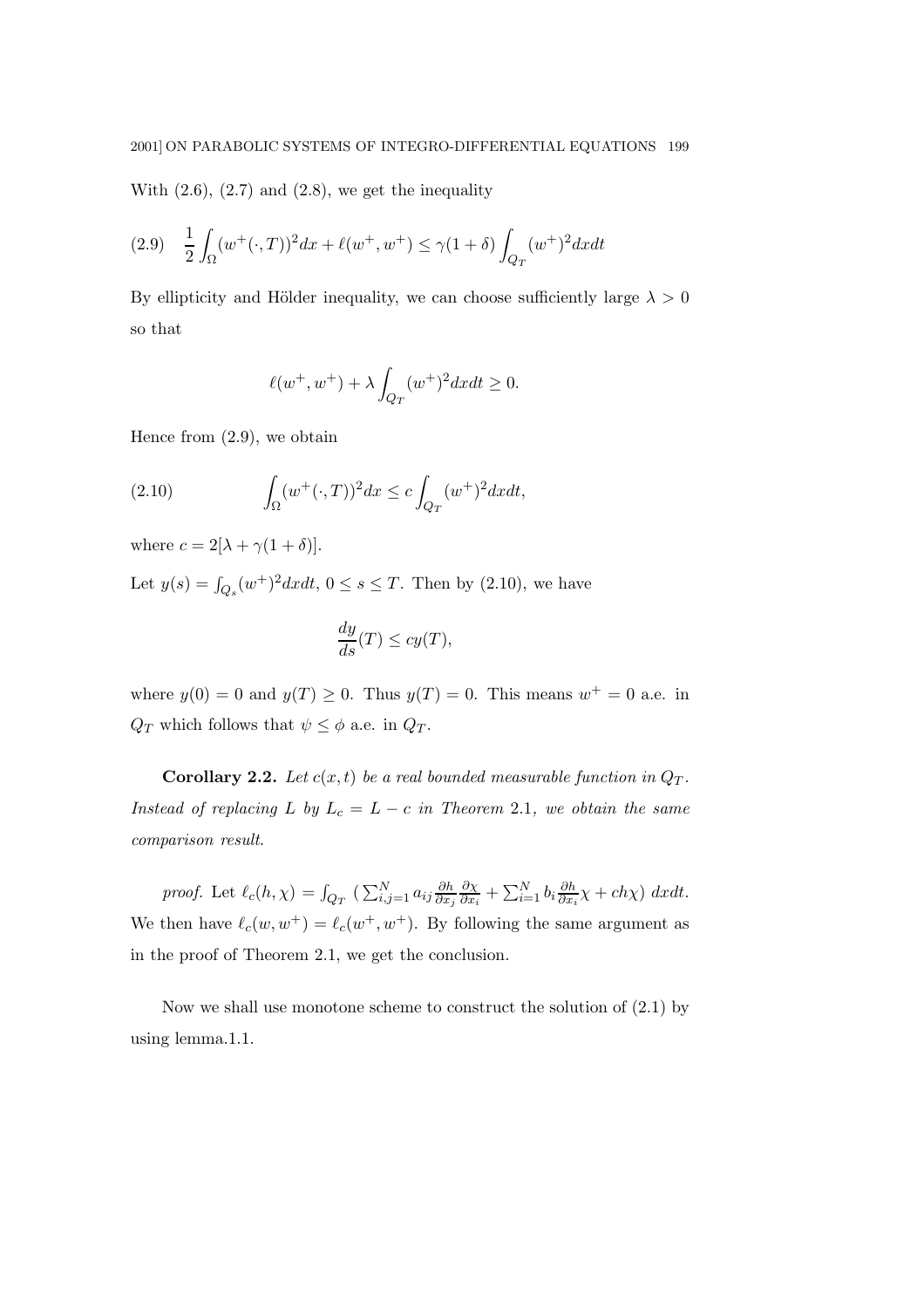**Theorem 2.3.** (Existence and Uniqueness): Let  $(A0)$ - $(A4)$  be satisfied for a pair of functions  $\phi$ ,  $\psi \in W$  with respect to  $I = [\inf(\phi, \psi), \sup(\phi, \psi)].$ Then the initial-boundary value problem (2.1) has a unique solution  $u \in W$ with  $\psi \leq u \leq \phi$  in  $Q_T$ .

*Proof.* Let  $H(x,t,u,\eta) = g(x,t,u,\eta) + Mu$ , where M is a large constant such that  $H$  is monotone nondecreasing with respect to  $u$ . In fact,  $M$  just needs to be bigger than  $\gamma$ . Consider the iterative scheme

(2.11) 
$$
\frac{\partial u^{i+1}}{\partial t} - Lu^{i+1} + Mu^{i+1} = H(x, t, u^i, F(u^i)) \text{ in } Q_T,
$$

$$
u^{i+1}(x, 0) = \varphi(x) \text{ in } \Omega,
$$

$$
u^{i+1}(x, t) = 0 \text{ on } \Gamma_T, i = 0, 1, 2, ....
$$

Taking  $v^0 = \phi$  as an initial function in (2.11), a sequence  $\{v^i\}_{i=0}^{\infty}$  is generated.

We shall claim that  $v^{i+1} \leq v^i$  in  $Q_T$  for  $i = 0, 1, 2, \ldots$  In fact, let  $w^1 = v^1 - v^0$  in  $Q_T$ , then we have

$$
\frac{\partial w^1}{\partial t} - L w^1 + M w^1 = g(x, t, \phi, F(\phi)) - (\frac{\partial \phi}{\partial t} - L\phi) \le 0,
$$

and  $w^1(x,0) \le 0$  in  $\Omega, w^1 \le 0$  on  $\Gamma_T$ .

Hence by Corollary 2.2, we have  $w^1 \leq 0$  in  $Q_T$ . That is,  $v^1 \leq v^0$  in  $Q_T$ .

Assume that  $v^n \leq v^{n-1}$  hold in  $Q_T$  for  $n > 1$ . Then, from (2.11), we have the initial-boundary value problem for  $w^{n+1} = v^{n+1} - v^n$ 

$$
\frac{\partial w^{n+1}}{\partial t} - L w^{n+1} + M w^{n+1} = H(x, t, v^n, F(v^n)) - H(x, t, v^{n-1}, F(v^{n-1})) \le 0
$$

with  $w^{n+1}(x, 0) = 0$  in  $\Omega$  and  $w^{n+1} = 0$  on  $\Gamma_T$ .

By Corollary 2.2 again, we get  $w^{n+1} \leq 0$  in  $Q_T$ . That is,  $v^{n+1} \leq v^n$  in  $Q_T$ . Therefore, by induction, we obtain  $v^{i+1} \leq v^i$  in  $Q_T$  for all  $i \geq 0$ .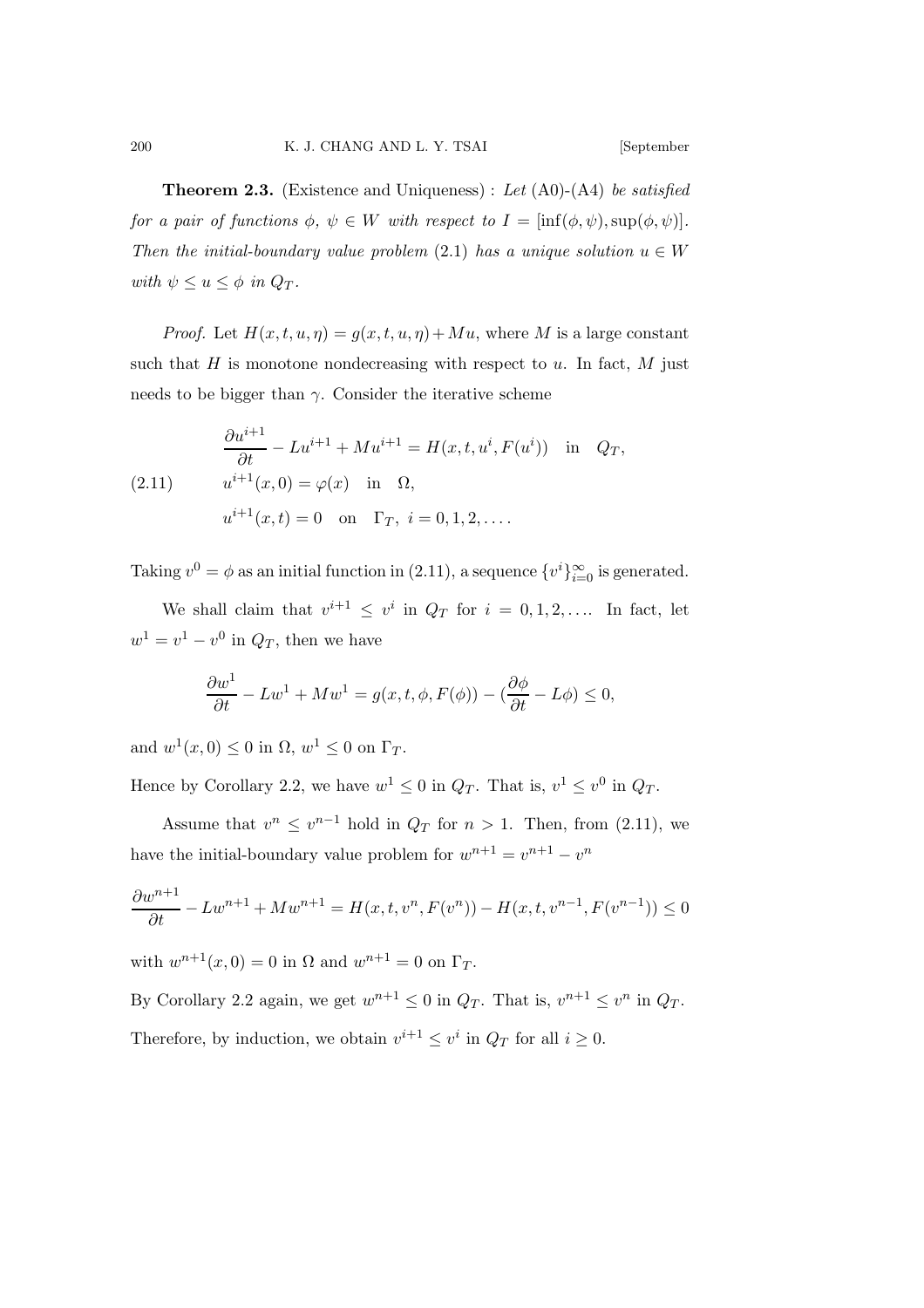When applying the iterative scheme (2.11) with  $z^0 = \psi$ , we can similarly obtain a sequence  $\{z^i\}_{i=1}^{\infty}$ ,  $z^0 = \psi$  such that  $z^i \leq z^{i+1}$  in  $Q_T$ ,  $z^{i+1}(x,0) =$  $\varphi(x)$  in  $\Omega$  and  $z^{i+1} = 0$  on  $\Gamma_T$  for  $i \geq 0$ .

Next we claim that  $z^i \leq v^i$  in  $Q_T$  for  $i \geq 0$ . In fact, by Theorem 2.1,  $z^0 = \psi \leq \phi = v^0$  in  $Q_T$ . Let  $w^1 = z^1 - v^1$  in  $Q_T$ . By (A2) and (A4),  $w^1$ satisfies the linear initial-boundary value problem

$$
\frac{\partial w^1}{\partial t} - L w^1 + M w^1 = H(x, t, z^0, F(z^0)) - H(x, t, v^0, F(v^0)) \le 0 \text{ in } Q_T
$$

with  $w^1(x,0) = 0$  in  $\Omega$  and  $w^1 = 0$  on  $\Gamma_T$ .

Applying Corollary 2.2, we get  $w^1 \leq 0$  in  $Q_T$ , That is,  $z^1 \leq v^1$  in  $Q_T$ .

By induction argument, due to (A2) and (A4), we have shown that  $z^i \leq v^i$ in  $Q_T$  for all  $i \geq 0$ .

Therefore, we get two monotone sequences  $\{v^i\}$  and  $\{z^i\}$  such that

$$
\psi = z^0 \le z^1 \le z^2 \le \dots \le v^2 \le v^1 \le v^0 = \phi
$$
 in  $Q_T$ .

According to Lemma 1.1, we have the estimates

(2.12) 
$$
\|v^{i+1}\|_{W}^{2} \leq c \Big(\|\varphi\|_{L^{2}(\Omega)}^{2} + \|H(\cdot,\cdot,v^{i},F(v^{i}))\|_{L^{2}(Q_{T})}^{2}\Big) \|z^{i+1}\|_{W}^{2} \leq c \Big(\|\varphi\|_{L^{2}(\Omega)}^{2} + \|H(\cdot,\cdot,z^{i},F(z^{i}))\|_{L^{2}(Q_{T})}^{2}\Big)
$$

Since  $\{v^i\}$  and  $\{z^i\}$  are situated in the order interval  $[\psi, \phi]$ , the right-hand sides of (2.12) are bounded for all  $i \geq 0$ , thus the sequence  $\{v^i\}$  and  $\{z^i\}$  are bounded in W. Since each bounded sequence in a reflexive Banach space W has a weakly convergent subsequence ([11]), there exist subsequence of  $\{v^i\}$ and  $\{z^i\}$  which are weakly convergent in W. Let v and z be the weak limits of the subsequence of  $\{v^i\}$  and  $\{z^i\}$  respectively. Moreover, the compact embedding  $W \subseteq L^2(Q_T)$  implies the convergence of some subsequences of  $\{v^{i}\}\$ and  $\{z^{i}\}\$ in  $L^{2}(Q_{T})$ . Because of the monotonicity of  $\{v^{i}\}\$ and  $\{z^{i}\}\$ , the sequences  $\{v^i\}$  and  $\{z^i\}$  must converge in  $L^2(Q_T)$  to v and z, respectively.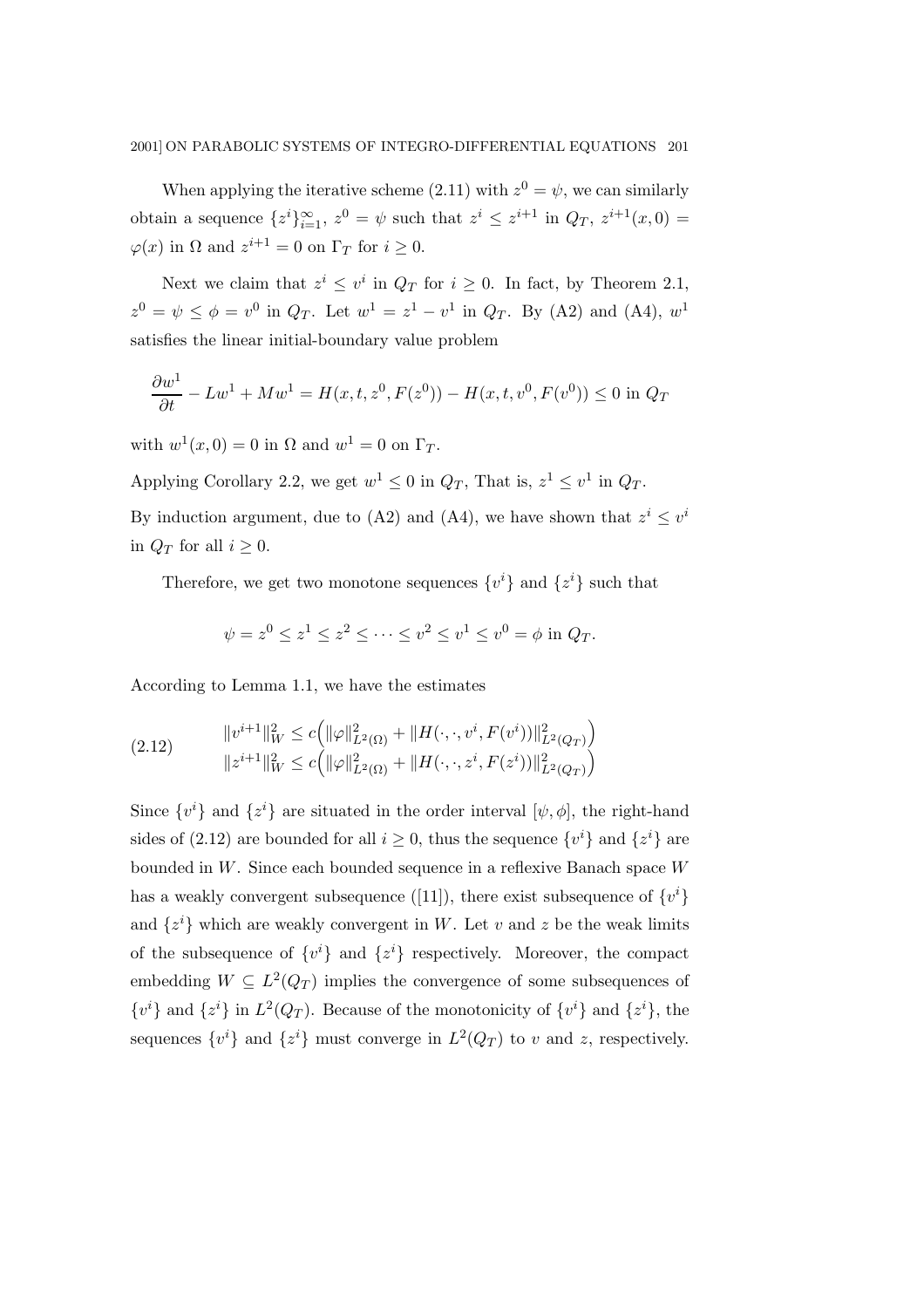From [4], we get the weak convergence in W of the whole sequences  $\{v^i\}$ and  $\{z^i\}$  to v and z, respectively. Hence v and z are the solutions of the initial-boundary value problem (2.1). By Theorem 2.1,  $v = z$  in  $Q_T$ . Hence the sequences  $\{v^i\}$  and  $\{z^i\}$  are convergent to the same limit solution v of  $(2.1).$ 

The uniqueness of the solution of (2.1) is also quaranteed by Theorem 2.1.

**Remarks.** (1) If in (A2),  $g(x,t,u,\eta)$  is monotone nonincreasing with respect to  $\eta$ , and at the same time in (A4), F is monotone nonincreasing, then we can have the same result of Theorem 2.3.

(2) The above conclusion also holds with mixed boundary conditions  $\frac{\partial u}{\partial n} + d(x, t)u = 0$  on  $\Gamma_T$ , where  $\frac{\partial u}{\partial n}$  is the outward normal derivative of u on  $\Gamma_T$  and  $d(x,t) \ge 0$  on  $\Gamma_T$  by considering the new bilinear form  $\ell(h,\chi)$  +  $\int_{\Gamma_T} dh\chi dsdt$ .

3. Existence for systems. In this section, we shall consider the nonlinear initial-boundary value problem for the system

(3.1) 
$$
\frac{\partial u_k}{\partial t} - L_k u_k = g_k(x, t, u, F(u)) \text{ in } Q_T,
$$

$$
u_k(x, 0) = \varphi_k(x) \text{ in } \Omega,
$$

$$
u_k(x, t) = 0 \text{ on } \Gamma_T,
$$

for  $k = 1, ..., n$ , where  $u \in R^n$ . Here  $F(u) = (F_1(u_1), ..., F_n(u_n))$  is an integral operator, for example, it is of the form :  $F_i(u_i)(x,t) = \int_{\Omega}$  $k_i(x,y)u_i(y,t)dy.$ 

Assume that the operator  $L_k$  is uniformly elliptic in  $Q_T$  and the coefficients  $a_{ij}^k$  and  $b_i^k$  are real bounded measurable in  $Q_T$ , and that  $\varphi_k \in L^2(\Omega)$ .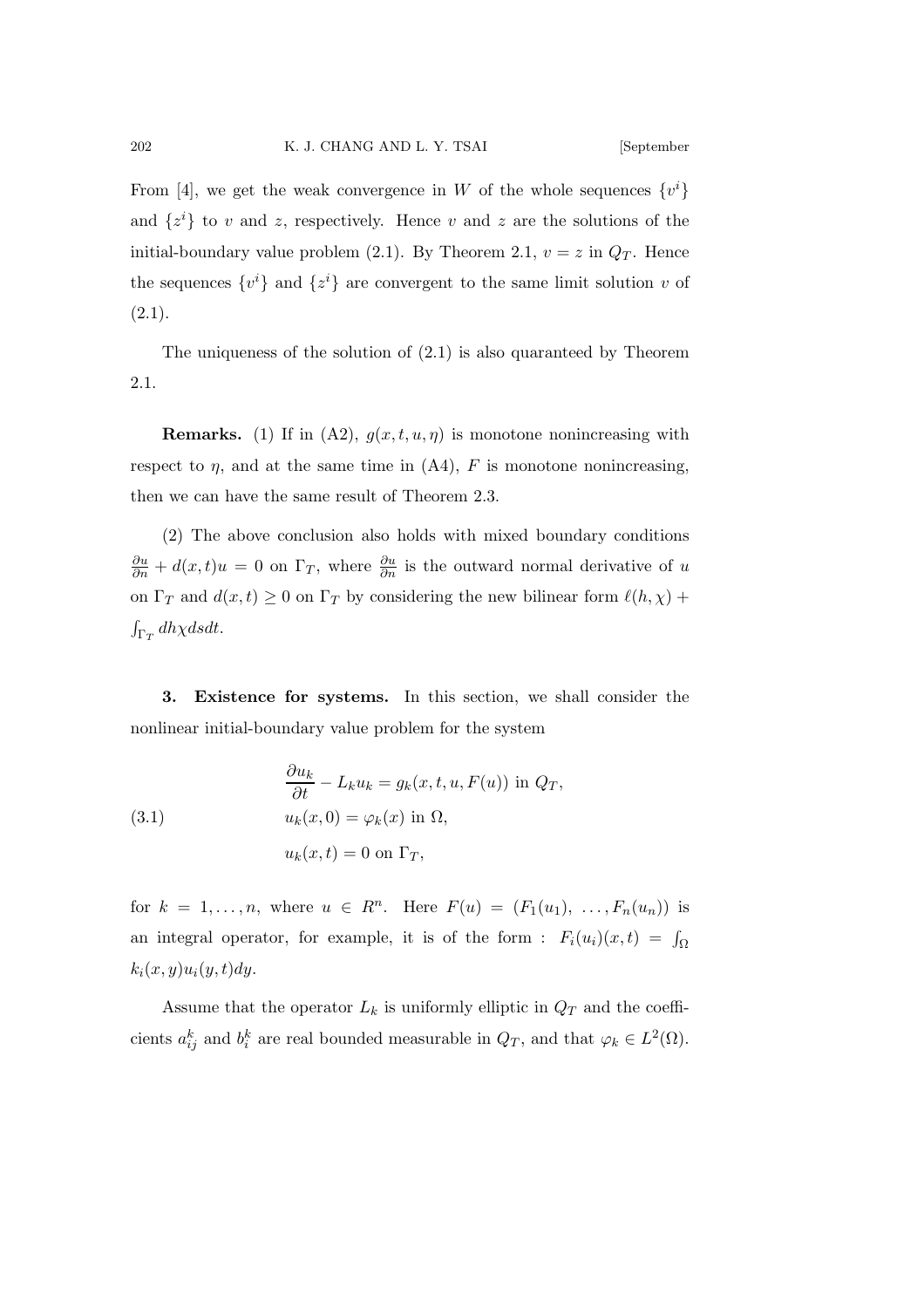Let

$$
\ell_k(h,\chi) = \int_{Q^T} \bigg( \sum_{i,j=1}^N a_{ij}^k \frac{\partial h}{\partial x_j} \frac{\partial \chi}{\partial x_i} + \sum_{i=1}^N b_{ij}^k \frac{\partial h}{\partial x_i} \chi \bigg) dx dt,
$$

**Definition.** A function  $u: Q_T \to R^n$  in  $W_0^n$  is called a weak solution of (3.1) if the following conditions are fulfilled:

(i)  $u(x,0) = \varphi(x)$  in the sense that  $\lim_{t \to 0} ||u_k(\cdot,t) - \varphi_k||_2 = 0$ ,  $k =$  $1,\ldots,n$ .

 $(ii) < \frac{\partial u_k}{\partial t}, \chi > +\ell_k(u_k, \chi) = \int_{Q_T} g_k(x, t, u, F(u)) \chi dx dt$ , for all  $\chi \in V_0$ ,  $k=1,\ldots,n.$ 

Let

$$
[u, v] = \{ z \in (L^{2}(Q_{T}))^{n} | u_{k} \leq z_{k} \leq v_{k} \text{ a.e. in } Q_{T} \text{ for } k = 1, ..., n \}.
$$

For  $u, v \in \mathbb{R}^n$ , let

 $G_k(x, t, u_k, [v]_k, F_k(u_k), [F(v)]_k) = g_k(x, t, u_k, [v]_k, F_k(u_k), [F(v)]_k)$  $[M]_k[v]_k$  for some  $n \times n$  matrix M, where  $[\cdot]_k[\cdot]_k$  is the scalar product in  $R^{n-1}$ .

Herafter we give the following assumptions which will be used later.

(B0) There exist vectors  $\phi$  and  $\psi \in W^n$  such that

$$
\frac{\partial \phi_k}{\partial t} - L_k \phi_k - [M]_k [\phi]_k \ge G_k(x, t, \phi_k, [\psi]_k, F_k(\phi_k), [F(\psi)]_k) \text{ in } Q_T,
$$
  
(3.2)  $\phi_k(x, 0) \ge \varphi_k(x) \text{ in } \Omega,$   
 $\phi_k \ge 0 \text{ on } \Gamma_T$ 

and

$$
\frac{\partial \psi_k}{\partial t} - L_k \psi_k - [M]_k [\psi]_k \le G_k(x, t, \psi_k, [\phi]_k, F_k(\psi_k), [F(\phi)]_k) \text{ in } Q_T,
$$
  
(3.3)  $\psi_k(x, 0) \le \varphi_k(x) \text{ in } \Omega,$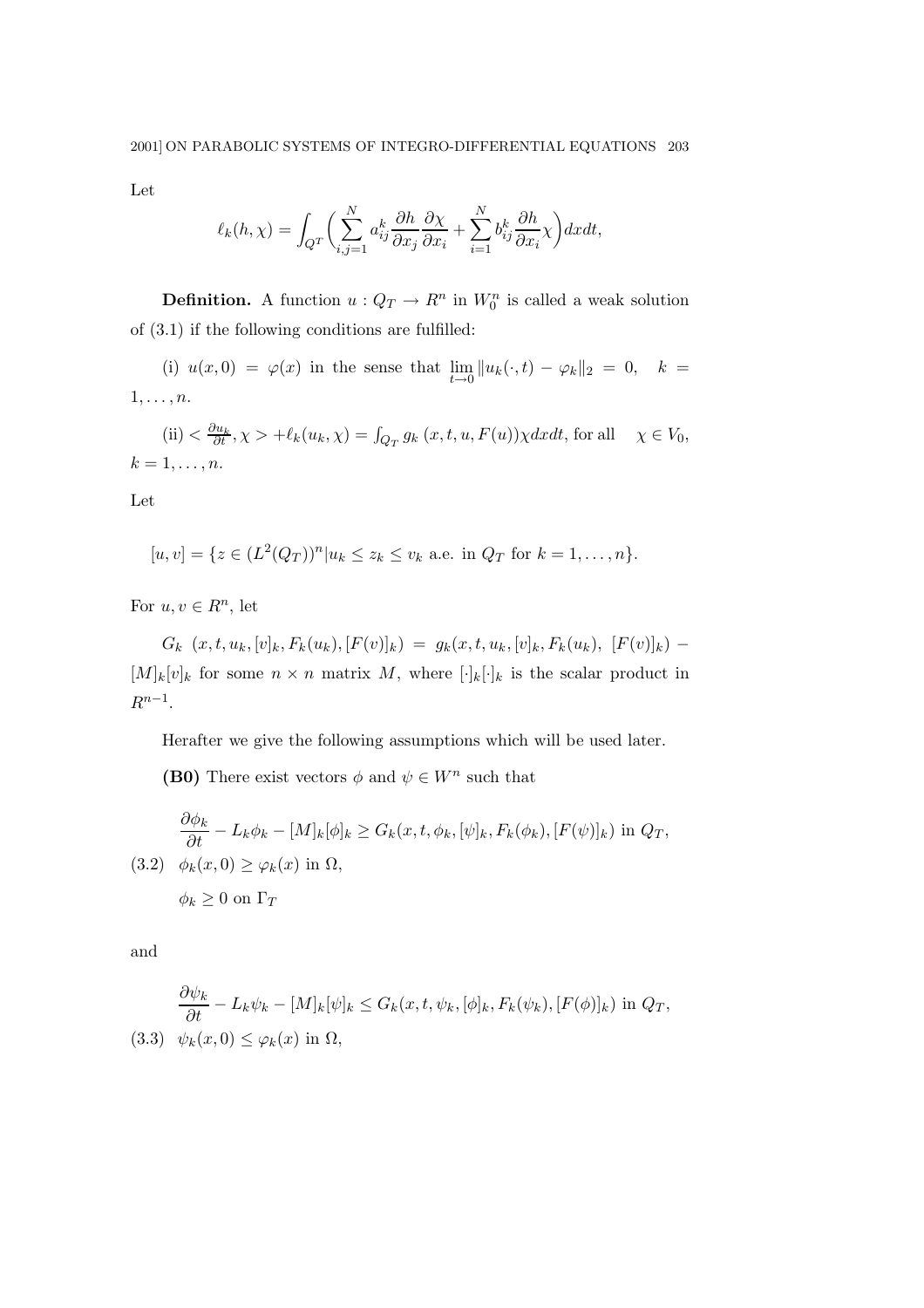$$
\psi_k \ge 0 \text{ on } \Gamma_T
$$

for a  $n \times n$  matrix  $M = (M_{ij}) \geq 0$  such that  $G_k(\cdot, \cdot, u, \cdot)$  is monotone nonincreasing in  $u_i$ , for  $i \neq k$ .

(B1)  $g_k(x,t,u,p)$ ,  $k = 1,2,...,n$ , are of Caratheodory type and there exist some nonnegative constants  $\gamma_{ki}$ ,  $1 \leq i \leq n$  such that

$$
g_k(\cdot,\cdot,u,p)-g_k(\cdot,\cdot,v,q)\leq \sum_{i=1}^n\gamma_{ki}|u_i-v_i|-\sum_{i=1,i\neq k}^n\gamma_{ki}(p_i-q_i)+\gamma_{kk}|p_k-q_k|,
$$

holds for  $u, v \in R^n$  and  $p, q \in R^n$ .

(B2)  $g_k(\cdot, \cdot, \cdot, \eta)$  are monotone nondecreasing with respect to  $\eta_k$  and monotone nonincreasing with respect to  $\eta_i$ ,  $i \neq k$ .

(B3) Each  $F_i$ ,  $i = 1, 2, ..., n$ , is Lipschitz continuous on  $L^2(Q^+)$ , that is, there exists constant  $\delta$  such that  $||F_i(u) - F_i(v)||_2 \leq \delta ||u - v||_2$ , for  $u, v \in$  $L^2(Q^+),$  here  $Q^+ = \{(x,t) \in L^2(Q_T) | u(x,t) \ge v(x,t) \text{ a.e. in } Q_T\}.$ 

(B4) Each  $F_i$ ,  $i = 1, 2, ..., n$ , is monotone nondecreasing in  $u$ , i.e.,  $u \leq v$ in  $Q_T$  implies  $F_i(u) \leq F_i(v)$  in  $Q_T$ .

**Theorem 3.1.** (comparison): If  $(B0)$ ,  $(B1)$  and  $(B3)$  are satisfied for a pair of functions  $\phi, \psi \in W^n$  with respect to the order interval  $I =$  $[\inf(\phi, \psi), \sup(\phi, \psi)]$ . Then  $\psi \leq \phi$  in  $Q_T$ .

*Proof.* Let  $w_k = \psi_k - \phi_k$  in  $Q_T$ . By (B0), for all test functions  $\chi \in V_0$ ,  $\chi \geq 0$ , we have

(3.4) 
$$
\langle \frac{\partial w_k}{\partial t}, \chi \rangle + \ell_k(w_k, \chi) - \int_{Q_T} [M]_k [w]_k \chi dx dt
$$

$$
\leq \int_{Q_T} \{ G_k(x, t, \psi_k, [\phi]_k, F_k(\psi_k), [F(\phi)]_k) - G_k(x, t, \phi_k, [\psi]_k, F_k(\phi_k), [F(\psi)]_k) \} \chi dx dt
$$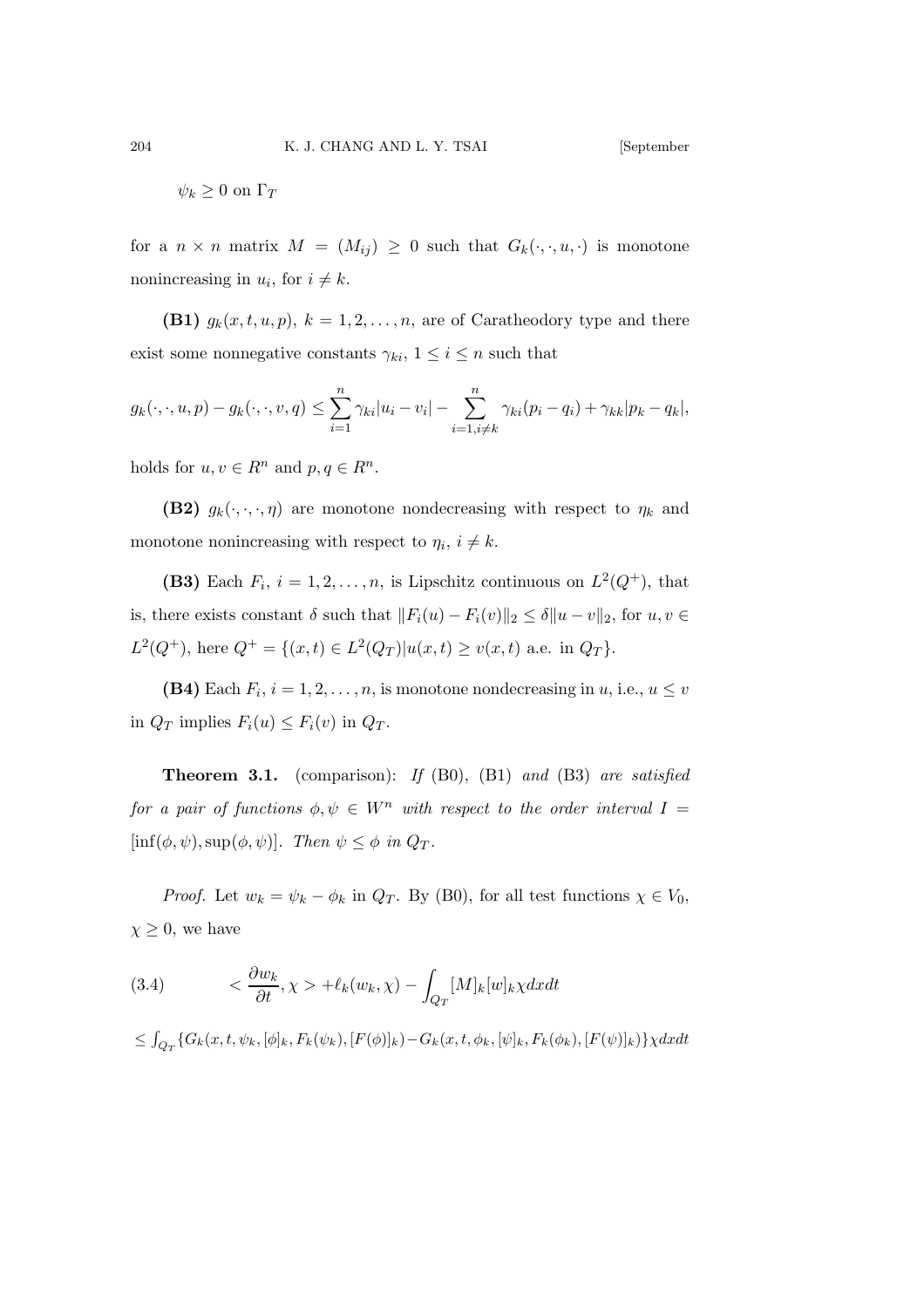Let  $w_k^+ = \max_{Q} w_k$ , 0). And put  $\chi = w_k^+$  in (3.4). We see that

(3.5) (i) 
$$
<\frac{\partial w_k}{\partial t}, w_k^+> = \frac{1}{2} \int_{\Omega} (w_k^+(\cdot, T))^2 dx,
$$

since  $w_k(x, 0) \leq 0$  in  $\Omega$ .

(3.6) (ii) 
$$
\int_{Q_T} [M]_k [w]_k w_k^+ dx dt \le \int_{Q_T} [M]_k [w^+]_k w_k^+ dx dt,
$$
  
(3.7) (iii)  $\ell_k (w_k, w_k^+) = \ell_k (w_k^+, w_k^+),$ 

(iv) The last integral in (3.4)  
\n
$$
\leq \int_{Q_T} \gamma_{kk} |\psi_k - \phi_k| w_k^+ dx dt + \int_{Q_T} \gamma_{kk} |F_k(\psi_k) - F_k(\phi_k)| w_k^+ dx dt
$$
\n
$$
+ \int_{Q_T} ([M]_k [\psi - \phi]_k + [\gamma]_k [|\phi - \psi|]_k) w_k^+ dx dt
$$
\n
$$
- \int_{Q_T} [\gamma]_k [F(\phi) - F(\psi)]_k w_k^+ dx dt
$$
\n
$$
\leq \int_{Q_T} \gamma_{kk} (w_k^+)^2 dx dt + \int_{Q_T} [M + \gamma]_k [w^+]_k w_k^+ dx dt
$$
\n(3.8) 
$$
+ K_1 \int_{Q_T} (w_k^+)^2 dx dt + \frac{\delta}{2} \sum_{i=1}^n \gamma_{ki} (\int_{Q_T} (w_i^+)^2 dx dt + \int_{Q_T} (w_k^+)^2 dx dt)
$$

for some constant  $K_1$ , here we have used (B1), Hölder inequality and (B3). Combining  $(3.5), (3.6), (3.7)$  and  $(3.8),$  we get the estimate

$$
\frac{1}{2} \int_{\Omega} (w_k^+(\cdot, T))^2 dx + \ell_k(w_k^+, w_k^+) \n\leq \int_{Q_T} \{ (\gamma_{kk} + K_1)(w_k^+)^2 + [M]_k [w^+]_k w_k^+ \} dx dt \n+ \sum_{i=1}^n \frac{1}{2} \gamma_{ki} \int_{Q_T} \{ (w_i^+)^2 + (w_k^+)^2 \} dx dt
$$

By ellipticity and Hölder inequality, there is a positive large constant  $\lambda$  such that

$$
\ell_k(w_k^+, w_k^+) + \lambda \int_{Q_T} (w_k^+)^2 dx dt \ge 0
$$
 for  $k = 1, ..., n$ .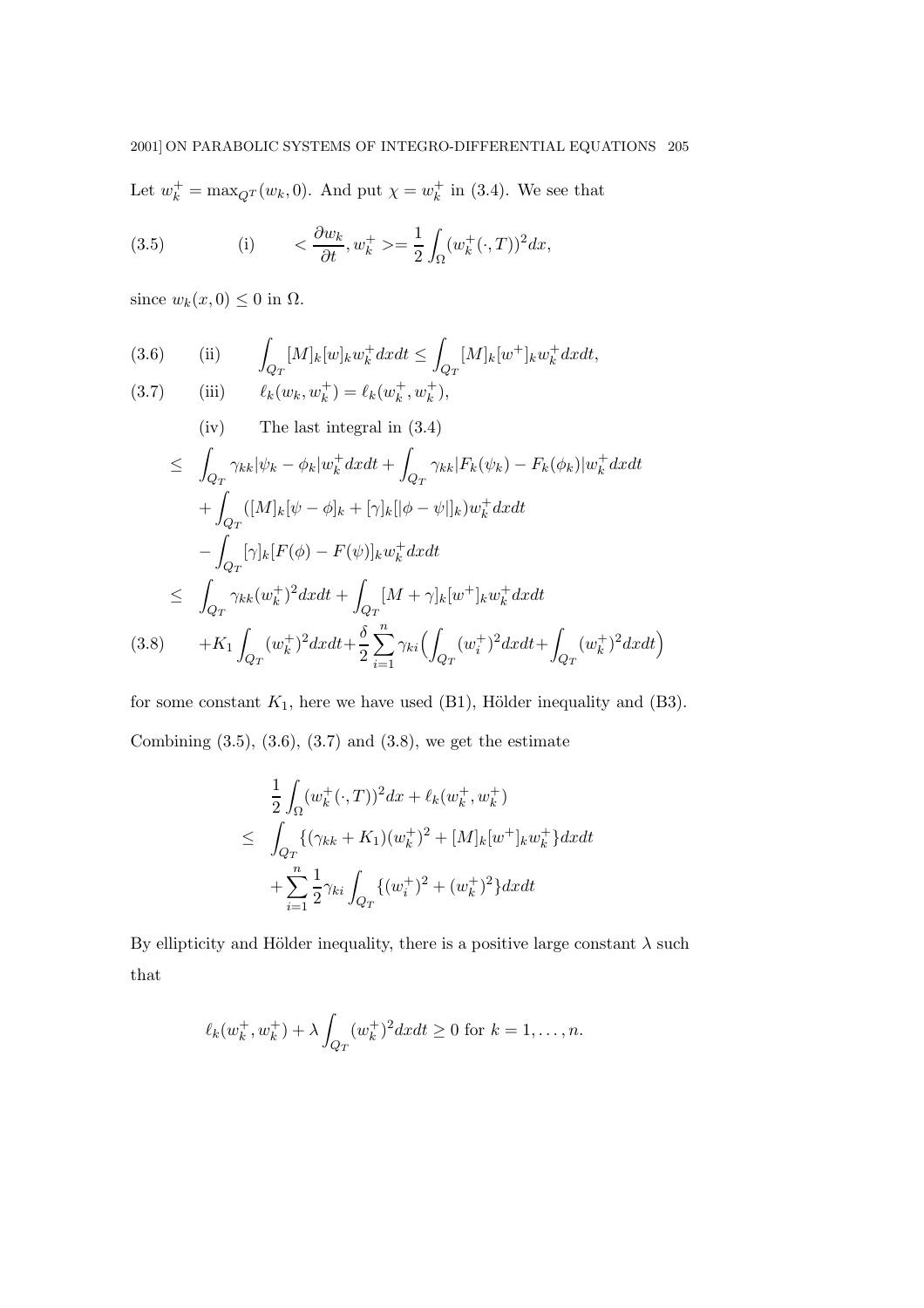Hence we obtain

(3.9) 
$$
\int_{\Omega} (w_k^+(\cdot, T))^2 dx \leq c \int_{Q_T} \sum_{i=1}^n (w_i^+)^2 dx dt
$$

for some constant c.

Summing up all the inequalities in (3.9) from  $k = 1$  to  $k = n$ , we get

$$
\frac{dy(T)}{ds} \le cy(T)
$$

where we set  $y(s) = \int_{Q_s} \sum_{j=1}^n (w_j^+)^2 dx dt$ , for  $0 \le s \le T$ .

Since  $y(0) = 0$  and  $y(T) \ge 0$  for  $T \ge 0$ , we then get  $y(T) = 0$ . This means  $w_k^+ = 0$  in  $Q_T$ , and then it follows that  $\psi \leq \phi$  in  $Q_T$ .

**Corollary 3.2.** Let  $c^k(x,t)$  be real bounded measurable functions in  $Q_T$ for  $k = 1, \ldots, n$ . Replacing  $L_k$  by  $L_k^c = L_k - c^k(x, t)$  in Theorem 3.1. We obtain the same conclusion of Theorem 3.1.

Now, we shall prove the following existence result by using the above comparison theorem.

**Theorem 3.3.** (Existence): Let  $(B0)$ - $(B4)$  be satisfied for a pair of functions  $\phi, \psi \in W^n$  with respect to  $I = [\inf(\psi, \phi), \sup(\psi, \phi)]$ . Then the initialboundary value problem (3.1) has a solution  $u \in W^n$  with  $\psi \leq u \leq \phi$  in  $Q_T$ .

Proof. Let

 $H_k(x,t,u_k,[v]_k,F_k(u_k),[F(v)]_k) = G_k(x,t,u_k,[v]_k,F_k(u_k),[F(v)]_k)+M_ku_k,$ where  $M_{kk}$  is a sufficiently large constant such that H is monotone nondecreasing with respective to  $u_k$  withn  $I$ .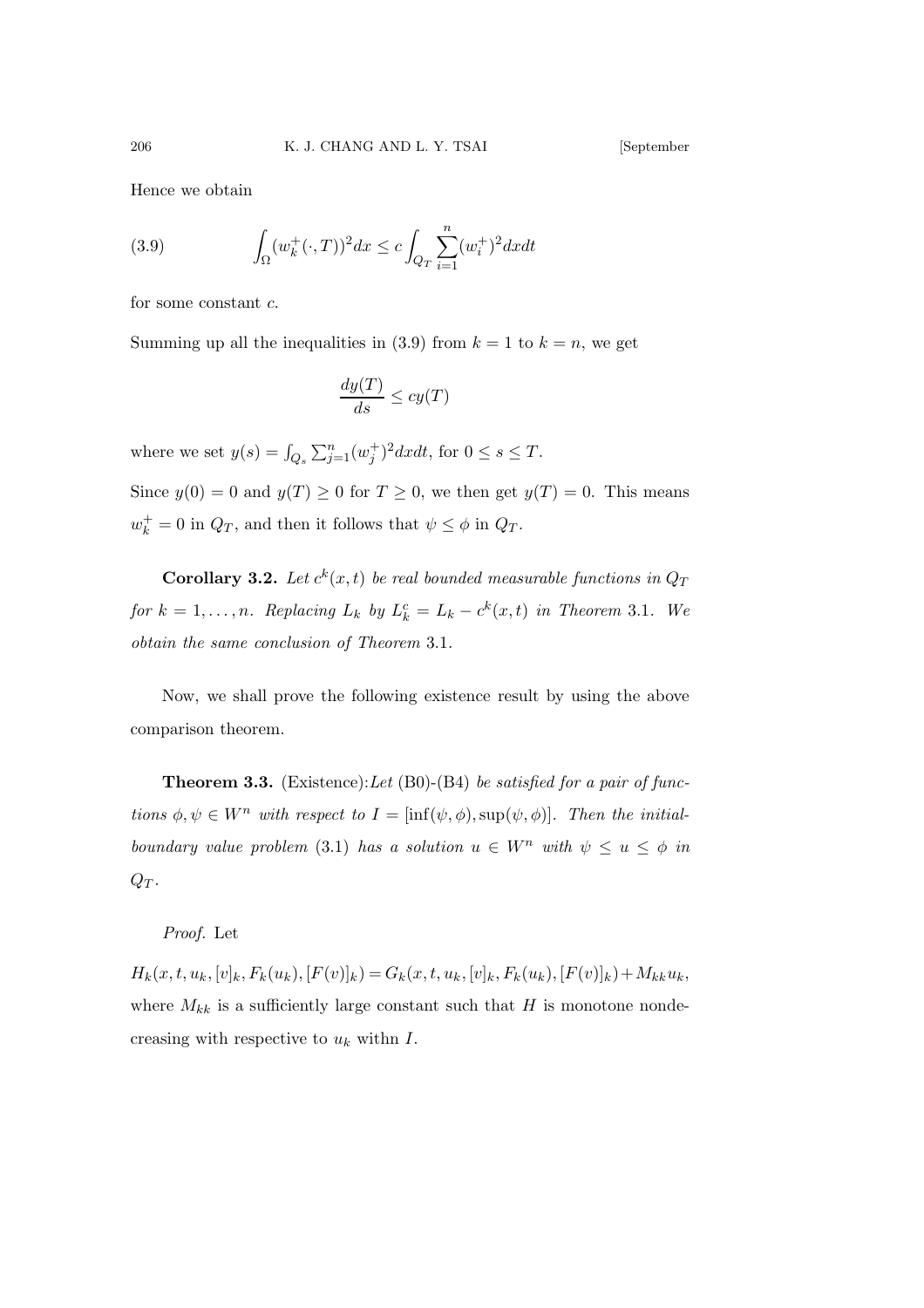Consider the following initial boundary value problems iteratively

(3.10.a)  
\n
$$
\frac{\partial u_k^{j+1}}{\partial t} - L_k u_k^{j+1} + M_{kk} u_k^{j+1} - [M]_k [u^{j+1}]_k
$$
\n
$$
= H_k(x, t, u_k^j, [v^j]_k, F_k(u_k^j), [F(v^j)]_k) \text{ in } Q_T,
$$
\n
$$
\frac{\partial v_k^{j+1}}{\partial t} - L_k v_k^{j+1} + M_{kk} v_k^{j+1} - [M]_k [v^{j+1}]_k
$$
\n(3.10.b)  
\n
$$
= H_k(x, t, v_k^j, [u^j]_k, F_k(v_k^j), [F(u^j)]_k) \text{ in } Q_T,
$$

with

$$
u_k^{j+1}(x,0) = v_k^{j+1}(x,0) = \varphi_k(x) \text{ in } \Omega,
$$
  

$$
u_k^{j+1} = v_k^{j+1} = 0 \text{ on } \Gamma_T, \quad k = 1, ..., n.
$$

Take  $u^0 = \phi$  and  $v^0 = \psi$  in (3.10). By Lemma 1.1, the existence and uniqueness of the solutions are guaranteed. By the similar arguments as in Theorem 2.3 and by Corollary 3.2, we obtain that

$$
\psi = v^0 \le v^1 \le v^2 \le \dots \le u^2 \le u^1 \le u^0 = \phi.
$$

As in the arguments of Theorem 2.3, we see that the sequences  $\{u^{j}\}\$  and  $\{v^j\}$  converge weakly in  $W^n$  to some function u and v, respectively. Hence the limiting process can be carried out in the weak formulation of (3.1). It follows that the limits  $u$  and  $v$  are the solutions of

$$
\frac{\partial u_k}{\partial t} - L_k u_k - [M]_k [u]_k = G_k(x, t, u_k, [v]_k, F_k(u_k), [F(v)]_k \text{ in } Q_T,
$$
  
(3.11) 
$$
\frac{\partial v_k}{\partial t} - L_k v_k - [M]_k [v]_k = G_k(x, t, v_k, [u]_k, F_k(v_k), [F(u)]_k \text{ in } Q_T,
$$
  

$$
u_k(x, 0) = v_k(x, 0) = \varphi_k(x) \text{ in } \Omega,
$$

and  $u_k = v_k = 0$  on  $\Gamma_T$ .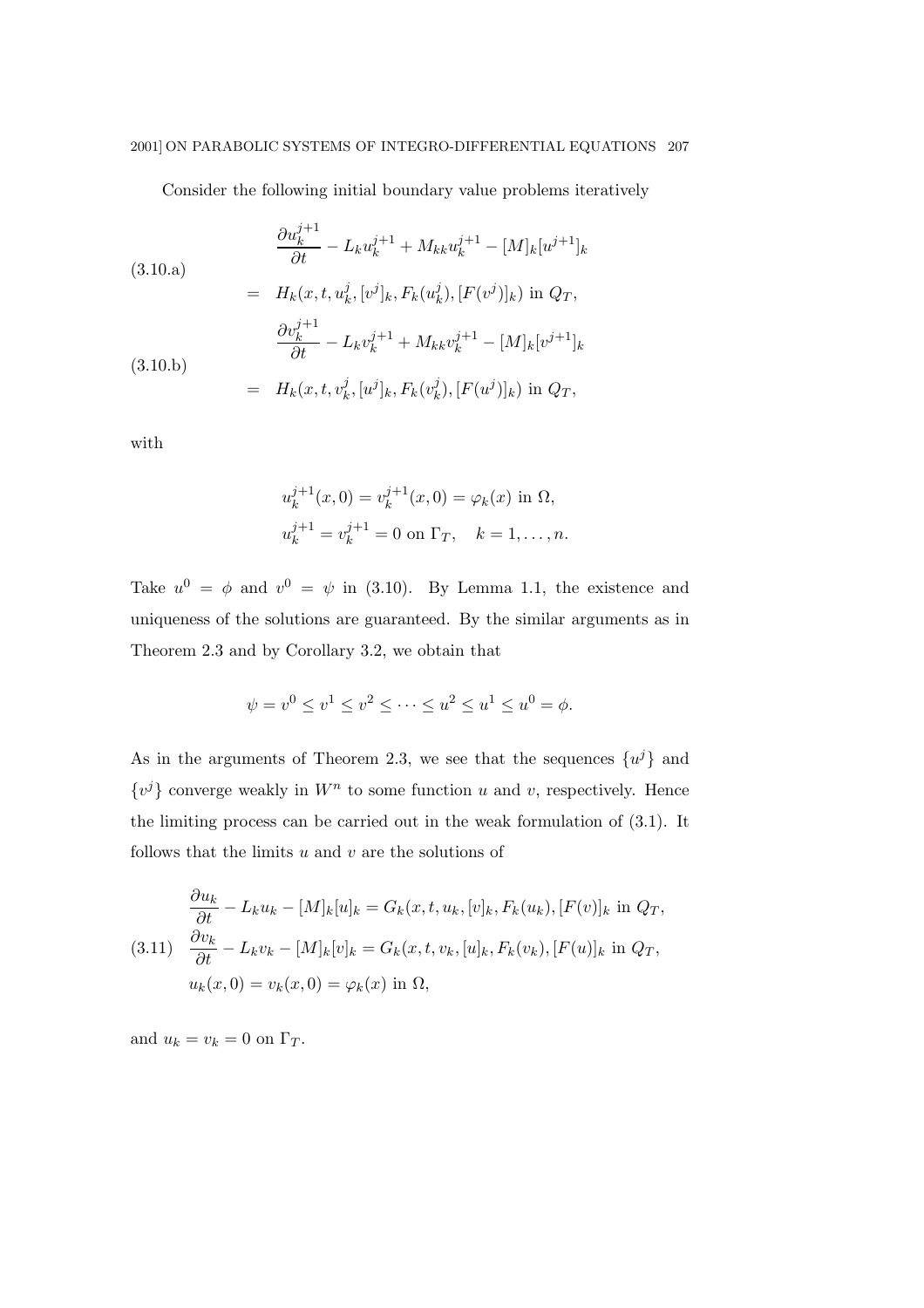By Theorem 3.1, we have  $u \equiv v$  in  $Q_T$ . Therefore, from (3.11), u is a solution of (3.1) and  $\psi \leq u \leq \phi$  in  $Q_T$ .

Theorem 3.4. (Uniqueness):Assume that all assumptions of theorem 3.3 are satisfied except that assumption (B1) is replaced by the following condition:

 $(B1^*)$   $g_k(x,t,u,p)$ ,  $k = 1,2,...,n$ , are of Caratheodory type and satisfy the inequality

$$
g_k(\cdot, \cdot, u_k, [u]_k, p_k, [p]_k) - g_k(\cdot, \cdot, v_k, [v]_k, q_k, [q]_k)
$$
  

$$
\leq \gamma_{kk}(|u_k - v_k| + |p_k - q_k|) + [\gamma]_k([u - v]_k - [p - q]_k),
$$

for  $u, v \in R^n$ ,  $p, q \in R^n$  and for some nonnegative constants  $\gamma_{ki}$ ,  $1 \le i \le n$ .

Then there exists a unique solution of (3.1).

Proof. By doing the same arguments as in proof of Theorem 2.1.

Example 3.5. Consider the following initial-boundary value problem:

$$
\frac{\partial u_1}{\partial t} - \Delta u_1 = \cos u_1 \sin u_2 + \int_{\Omega} a \cdot u_1(x, t) dx - \int_{\Omega} b \cdot u_2(x, t) dx \text{ in } Q_T,
$$
  
(3.12) 
$$
\frac{\partial u_2}{\partial t} - \Delta u_2 = \sin u_1 \cos u_2 - \int_{\Omega} a \cdot u_1(x, t) dx + \int_{\Omega} b \cdot u_2(x, t) dx \text{ in } Q_T,
$$
  

$$
u_1(x, 0) = \varphi_1(x), u_2(x, 0) = \varphi_2(x) \text{ in } \Omega,
$$
  

$$
u_1(x, t) = u_2(x, t) = 0 \text{ on } \Gamma_T \text{ in } \Omega,
$$

here a and b are some nonnegative constants.

Assume that  $0 \leq \varphi_k(x) \leq L$  in  $\Omega$ .

Set  $\phi_k = -\psi_k = \varepsilon e^{\lambda t}$ ,  $k = 1, 2$ , where  $\varepsilon$  and  $\lambda$  are chosen such that  $\varepsilon \geq$  $\max\{1, L\}$  and  $\lambda \geq 3 + (a + b)Vol(\Omega)$ . All assumptions of Theorem 3.3 are satisfied. Hence there is a solution u of (3.12) lying between  $-\varepsilon e^{\lambda t}$  and  $\varepsilon e^{\lambda t}$ .